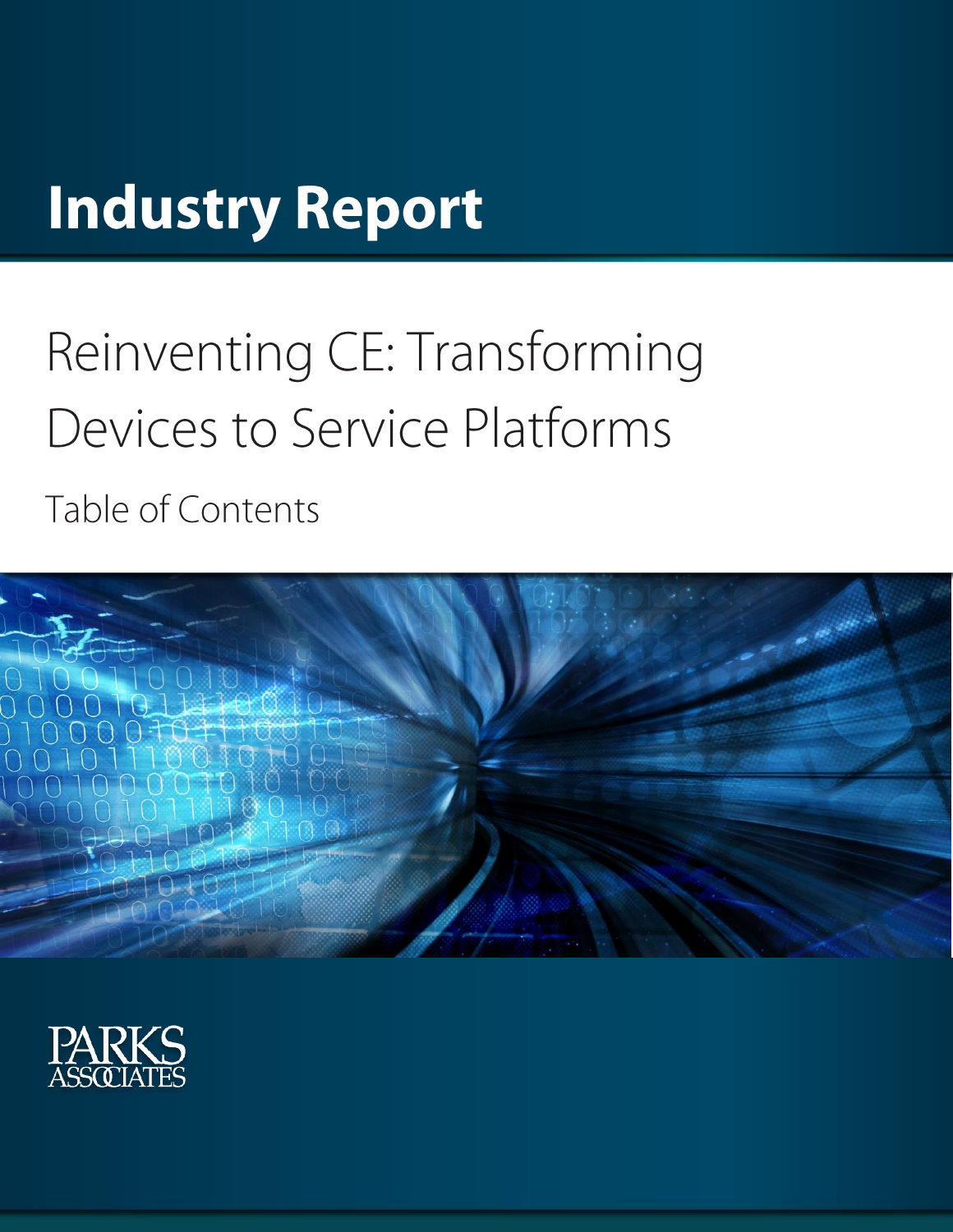

## **Reinventing CE: Transforming Devices to Service Platforms**

**TABLE OF CONTENTS**

By Glenn Hower, Senior Analyst, and Tu Skuse, Research Analyst

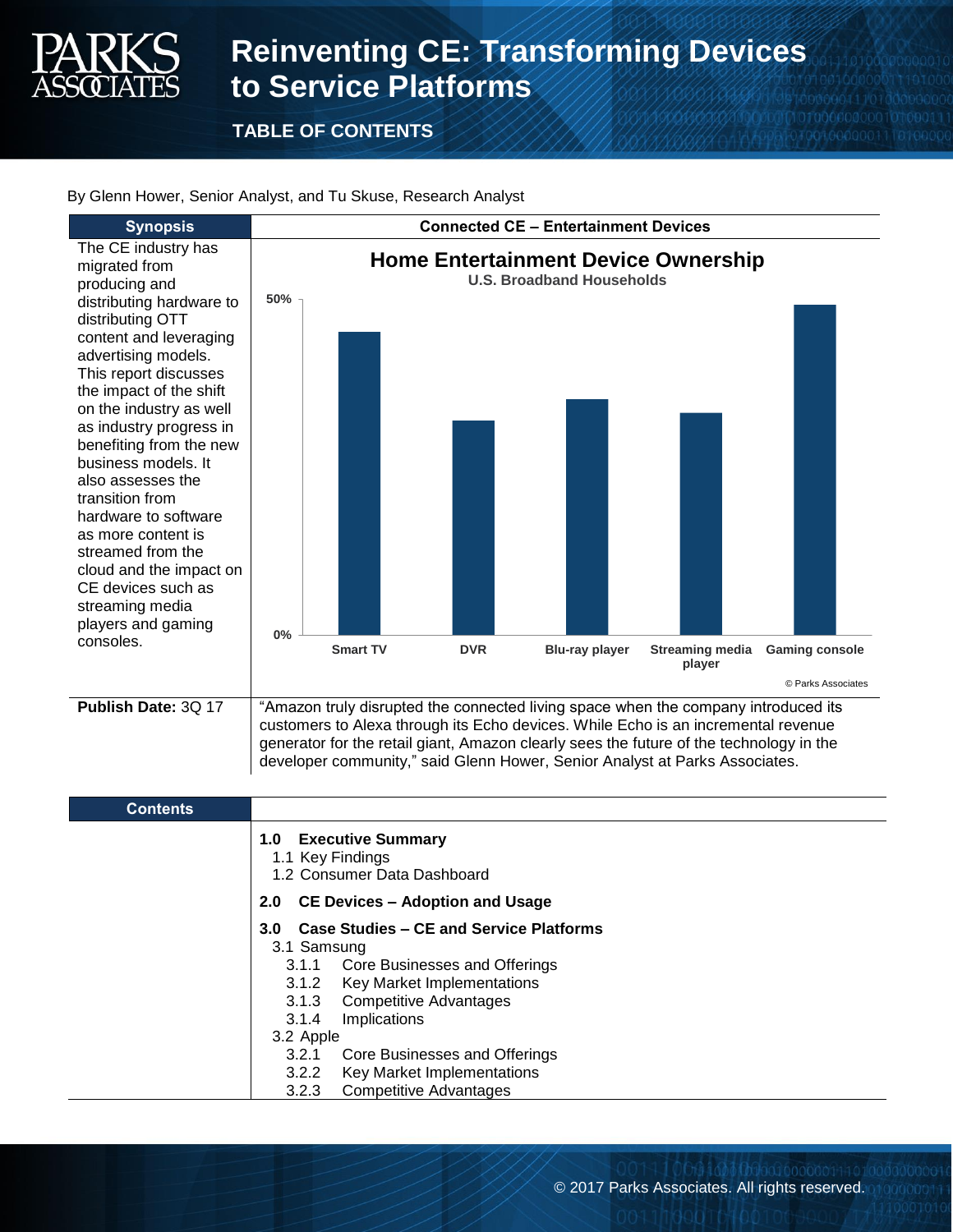

## **Reinventing CE: Transforming Devices to Service Platforms**

### **TABLE OF CONTENTS**

- 3.2.4 Implications
- 3.3 Amazon
	- 3.3.1 Core Businesses and Offerings
	- 3.3.2 Key Market Implementations
- 3.3.3 Competitive Advantages<br>3.3.4 Implications
- **Implications**
- 3.4 Roku
	- 3.4.1 Core Businesses and Offerings
	- 3.4.2 Key Market Implementations
	- 3.4.3 Competitive Advantages<br>3.4.4 Implications
	- **Implications**

#### **4.0 Partnership Opportunities**

- 4.1 Device Makers and Service Operators
- 4.2 Device Makers and Retailers
- 4.3 Device Makers and Advertisers
- **5.0 Appendix**
	- 5.1 Research Approach/Sources
	- 5.2 Glossary
	- 5.3 Index

### **Figures** Total Average Number of Connected CE Devices Owned Per BB HH Home Entertainment Device Ownership Samsung Products and Services: Devices and Users Samsung Products and Services: Services and Platforms Samsung Products and Services: Content Services Purchase of Advanced TV Reason for Not Shopping an Ultra HD/4K TV Primary Flat Panel TV Ownership by Brand Apple Products and Services: Devices and Users Apple Products and Services: Services and Platforms Apple Products and Services: Services and Platforms Use of Voice Command among Apple Watch Users Streaming Media Player: Brand Share by Installed Base Smartphone Brand Share by Installed Base Tablet Brand Share by Installed Base Amazon Products and Services: Devices and Users Amazon Products and Services: Services and Platforms Amazon Products and Services: Content Services Speakers with Personal Assistant Ownership, by Brand OTT Video Service Plans and Pricing Top OTT Service Subscriptions Roku Product and Service Mix Cord Cutters, Cord Shavers, and Cord Nevers Companies Researched or Interviewed